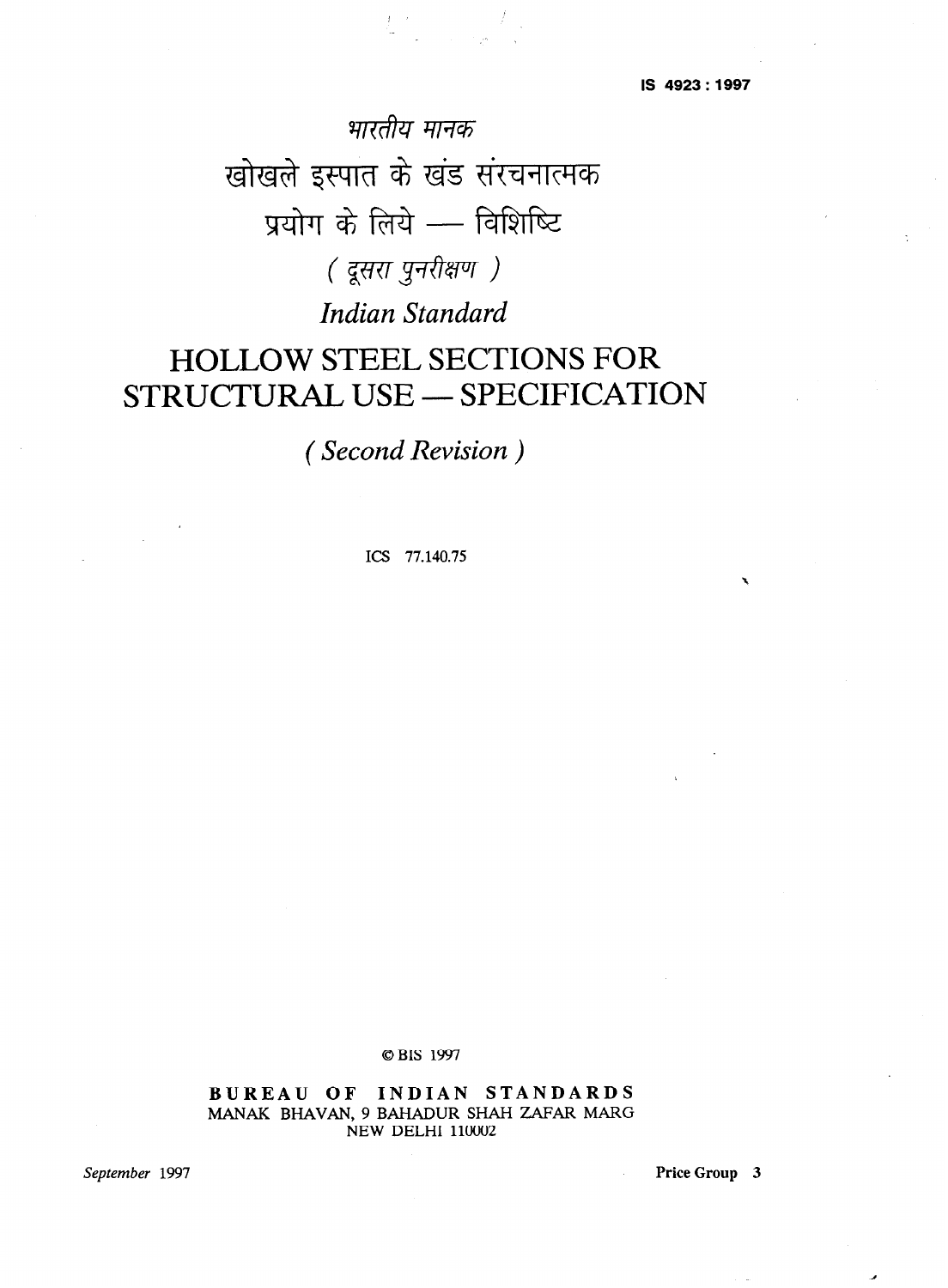# FOREWORD

This Indian Standard (Second Revision) was adopted by the Bureau of Indian Standards, after the draft finalized by the Steel Tubes, Pipes and Fittings Sectional Committee had been approved by the Metallurgical Engineering Division Council.

This standard was first published in 1968 and was revised in 1985. In view of the recent developments in the use of hollow steel sections for structural use, the committee decided to revise this standard incorporating the following main modifications :

- a) Table 1 has been modified to cover sizes of square hollow sections presently being used.
- b) Table 2 has been modified to cover sizes of rectangular hollow sections presently being used in the country.
- c) References have been updated.
- d) Various clauses have been aligned with the present practice being followed.

For the purpose of deciding whether a particular requirement of this standard is complied with, the final value, observed or calculated, expressing the result of a test or analysis, shall be rounded off in accordance with IS 2 : 1960 'Rules for rounding off numerical values (revised)'. The number of significant places retained in the rounded off value should be the same as that of the specified value in this standard.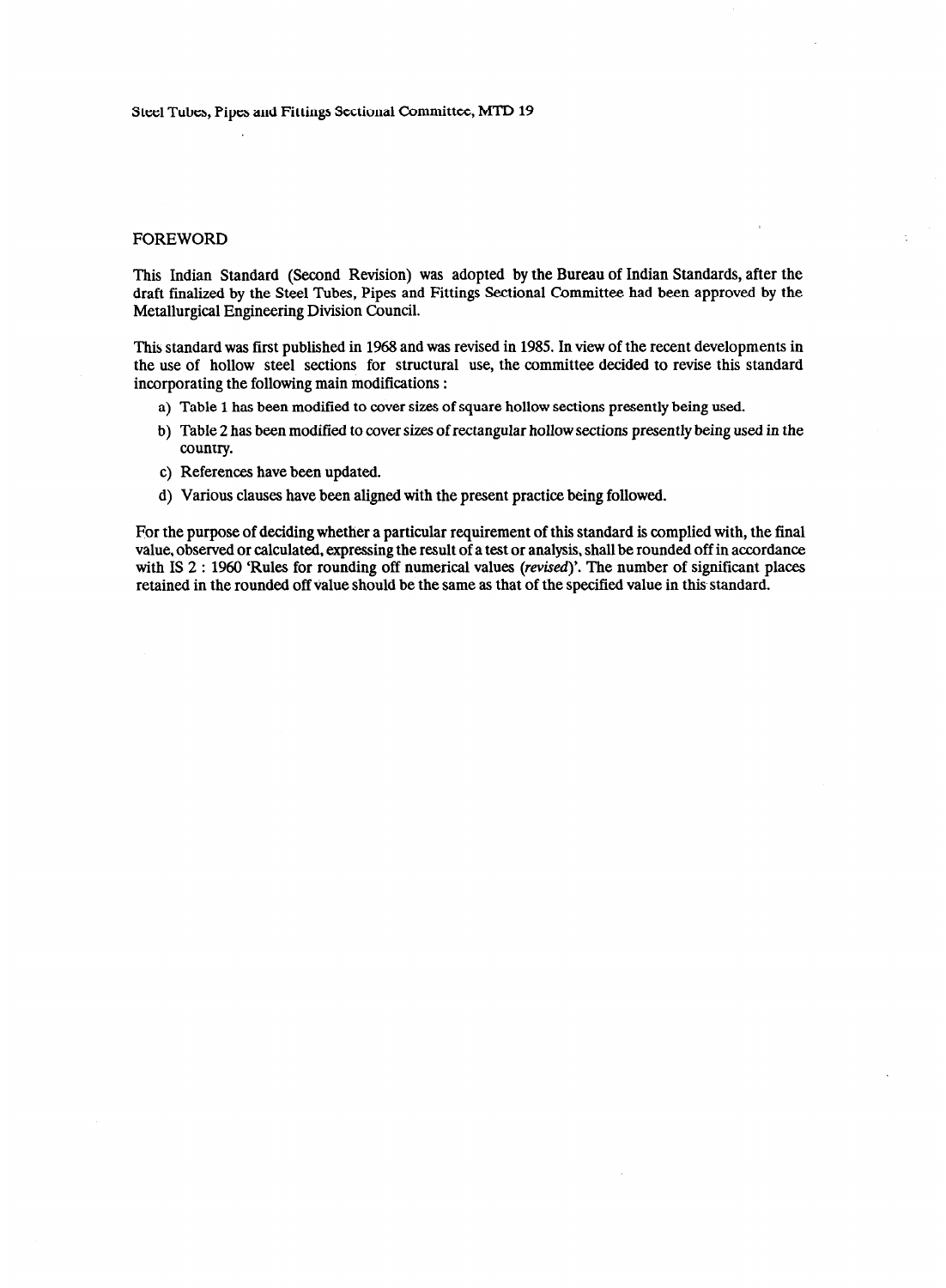# *Indian Standard*

# **HOLLOW STEEL SECTIONS FOR STRUCTURAL USE - SPECIFICATION**

1.1 This standard covers the requirements for hot and cold formed square and rectangular hollow steel sections for structural use.

# 2 REFERENCES

The following Indian Standards are necessary adjuncts to this standard: **Examples: Examples: Examples:** 

| 228       | Methods of chemical analysis of<br>pig iron, cast iron and plain<br>carbon and low alloy steels |
|-----------|-------------------------------------------------------------------------------------------------|
| 1387:1993 | General requirements for the<br>supply of metallurgical materials<br>(second revision)          |
| 1608:1995 | Mechanical testing of metals —<br>Tensile testing (second revision)                             |

### 3 TERMINOLOGY

3.0 For the purpose of this standard, the following definitions shall apply.

# 3.1 Black **Section**

Section as manufactured, but without any subsequent surface treatment.

# 3.2 **Exact Length**

Specified length of a single section as mentioned by the purchaser.

## 3.3 **Random Length**

Normal manufacturing lengths which **may vary** over a range of several metres. Alternatively, a length range agreed to between the manufacturer and the purchaser.

#### 3.4 Section

When used without qualification it refers to one length of square or rectangular hollow section covered by this specification.

# **SECTION 1 GENERAL REQUIREMENTS**

# 4 SUPPLY OF MATERIAL

4.1 General requirements relating to the supply of steel hollow sections shall conform to IS 1387.

# **1 SCOPE** 5 DESIGNATION

5.1 A hollow section shall be designated by its outside dimensions and its thickness in millimetres and shall be further classified into CF or HF depending upon whether it is cold formed or hot formed.

- a) A hot formed square hollow section with outside dimensions of 50 mm square and 2.90 mm thickness is designated as  $50 \times 50 \times 2.90$  HF SHS.
- b) A cold formed square hollow section with outside dimensions of 50 mm square and 2.90 mm thickness is designated as  $50 \times 50$  $\times$  2.90 CF SHS.
- c) A hot formed rectangular hollow sectional with outside dimensions of 40 mm depth, 25 mm breadth and 2.65 mm thickness is designated as  $40 \times 25 \times 2.65$  HF RHS.

# 6 MANUFACTURE

**6.1** The hollow sections shall be manufactured from steel made by any approved process which, shall show not more than 0.050 percent of sulphur and not more than 0.050 percent of phosphorus.

NOTE — The copper bearing steel may be used in manufacturing the sections subject to mutual agreement between the manufacturer and the purchaser. Copper content to range between 0.20 to 0.35 percent.

**6.1.1** The analysis of steel shall be carried out either by the methods specified in IS 228 and its relevant parts or any other established instrumental/chemical method. In case of dispute the procedure given in IS 228 and its relevant parts shall be the referee method.

6.2 Tubes for forming into square and rectangular hollow sections shall be manufactured by one of the following processes :

- a) Seamless,
- b) Hot finished welded, or
- c) Electric resistance or induction welded.

# 7 BASIS OF CALCULATION

7.1 For the purpose of the standard, the weights are calculated on the basis that steel weighs 0.785  $kg/cm<sup>2</sup>$  per metre run. For calculating cross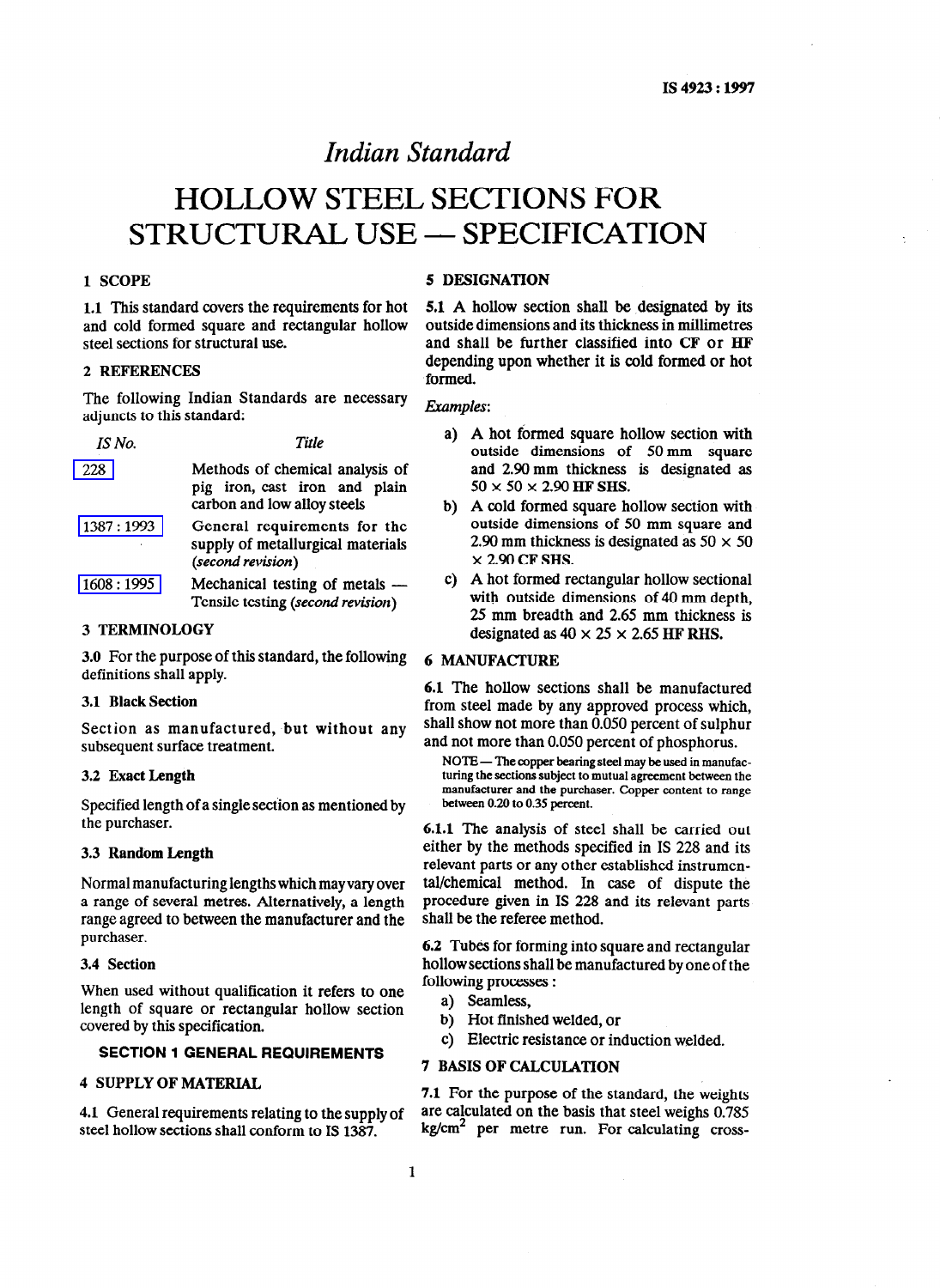sectional area and weight per unit length, corner radii have taken into consideration (see Annex A).

# 8 DIMENSIONS AND WEIGHTS

8.1 The standard sizes and weights of hollow sections with other geometrical properties shall be as given in Tables 1 and 2 (see pages 5 and 6). Sizes other than those given in Tables 1 and 2 may be supplied by mutual agreement between the supplier and the purchaser.

# 9 STRAIGHTNESS AND TWIST

9.1 The tubes shall be supplied either in finish straightened or mill straightened condition as agreed to between the purchaser and the manufacturer for which maximum deviation from straightness shall be as under. For tubes in finish straightened condition 1/6OOth of length at the centre of the length.

For tubes in mill straightened condition 1/200th of any length at the centre of the length.

9.2 Twist shall be measured for square and rectangular sections as given in Fig. 1. The tolerances on twist shall be 2 mm plus 0.5 mm/m measured in accordance with the figure.



 $r_{\text{max}}$  = Maximum permitted outside corner radius in mm. *V =* **Total measured twist in millimetres.** 

# **FIG.** 1 **MEASUREMENT OF TWIST OF SQUARE AND RECTANGULAR** SECTIONS

# 10 OILING AND PAINTING

10.1 Hollow sections may be varnished painted or oiled externally, if so agreed between the purchaser and the supplier.

# 11 PACKING

11.1 Where hollow sections are to be bundled for transport, these shall, unless otherwise specified, be secured together by rope, soft wire or straps. If other packing is required, it shall be agreed to between the purchaser and the manufacturer.

# 12 MARKING

12.1 Each hollow section shall have the name of the manufacturer and size designation suitably marked on it. Alternatively, a label containing the particulars may be attached to a bundle of hollow sections.

12.1.1 Other particulars required by the purchaser may be suitably marked as mutually agreed.

# 12.2 BIS Certification Marking

Hollow sections may also be marked with the Standard Mark.

12.2.1 The use of the Standard Mark is governed by the provisions of *Bureau of Indian Standard Act,*  1986 and the rules and regulations made there under the details of conditions under which the licence for the use of the Standard Mark may be granted to manufacturers or producers may be obtained from the Bureau of Indian Standards.

# **SECTION 2 SPECIFIC REQUIREMENTS FOR HOT FORMED SECTIONS**

# **13** TOLERANCES

13.1 The following tolerances shall be permitted on hot formed hollow sections :

- a) b) c) d)  $e$ ) f) Length Thickness for all sizes 1) Welded tubes 2) Seamless tubes Outside dimensions of sides Weight 1) On individual length 2) On lots of 10 tonnes Squareness of corner Radii of corners -Outside 1) Exact length 2) Random length  $± 10$  percent + 17.5 percent  $-12.5$  percent  $±1$  percent of length of the side to be measured with a minimum of  $± 0.5$  mm + 10 percent - 8 percent  $\pm$  7.5 percent  $90^\circ \pm 2^\circ$ 3  $t$ , max where  $\iota$ is the thickness of section  $\pm 6$  mm This may be
	- obtained bY arrangement between the purchaser and manufacturer

#### 14 MECHANICAL TESTS

**14.1** One tensile test shall be carried out for each batch of 500 hollow sections.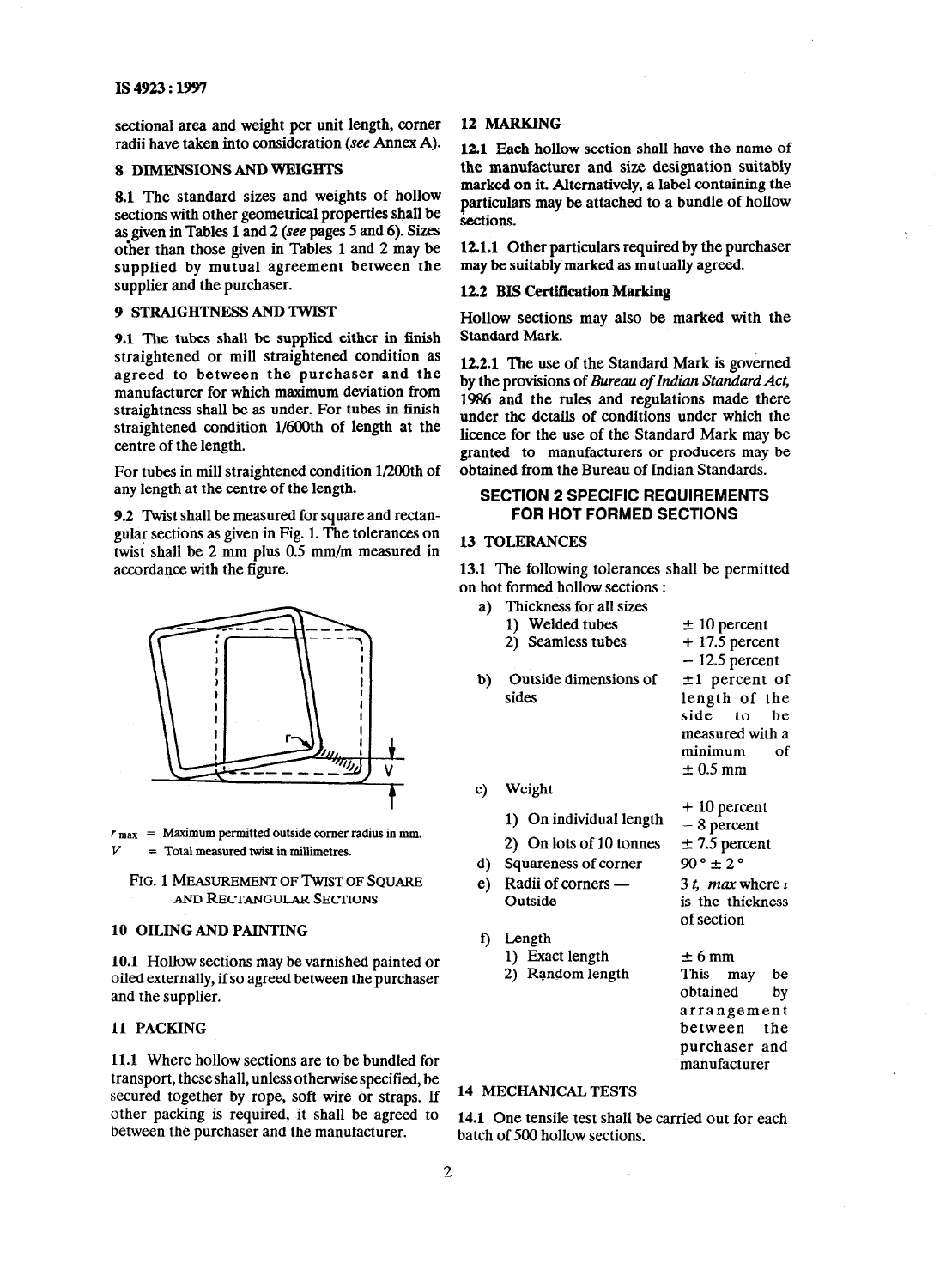**14.2** When tested in accordance with IS 1608, the tensile properties would be as shown in Table 3. Elongation on a gauge length of 5.65  $\sqrt{A}$  (where A is the cross-sectional area of test specimen) shall be as in Table 3.

# **Table 3 Tensile Properties of Hot Formed Sections**

| Grade          | <b>Tensile</b><br>Strength,<br>Min, MPa | Yield<br>Stress.<br>Min, MPa | Elongation,<br>percent, Min                                |
|----------------|-----------------------------------------|------------------------------|------------------------------------------------------------|
| <b>YSt 210</b> | 330                                     | 210                          | 20                                                         |
| <b>YSt 240</b> | 410                                     | 240                          | 15                                                         |
| <b>YSt 310</b> | 450                                     | 310                          | 10                                                         |
|                | shall not include the weld.             |                              | $NOTE$ – For welded tubes, the strip tensile test specimen |

# **15 RETEST**

**15.1** Should any one of the rest pieces selected fail to pass the test specified under 14, two further samples shall be selected for testing in respect of each failure. Should the test pieces from both these additional samples pass, the material shall be deemed to comply with the requirements of the test. Should the test pieces from either of these additional samples fail, the material represented by the test samples shall be deemed as not complying with this standard.

# **SECTION 3 SPECIFIC REQUIREMENTS FOR COLD FORMED SECTIONS**

# **16 CONDITION OF SUPPLY**

**16.1 The** section shall be supplied in as welded condition. The section may also be stress relieved, annealed or normalized as agreed between manufacturer and purchaser.

# 17 **TOLERANCES**

**17.1 The** following tolerances shall be permitted on cold formed hollow sections :

a) Thickness all sizes **NOTES**  $\pm$  10 percent

I The measurement of thickness should exclude the weld zone.

2 The height of the internal weld fin shall not exceed 60 percent of the wall thickness.

| b) Outside dimensions<br>of sides | $\pm$ 1 percent with<br>a minimum of<br>$\pm 0.5$ mm |
|-----------------------------------|------------------------------------------------------|

C) d)  $e)$ Weight + 10 percent 1) On individual lengths  $-8$  percent 2) On lots of 10 tonnes  $\pm 7.5$  percent Squareness of corner  $90^\circ \pm 2^\circ$ Radii of corners  $-$  3 t, Max where t Outside is the thickness f) **Length** 

**1) Exact length** 

2) Random length

 $\pm$  6 mm These may be obtained by arrangement between the purchaser and themanufacturer

# 18 **MECHANICAL** TESTS

18.1 One tensile test shall be carried out for each of 500 hollow sections.

18.2 When tested in accordance with IS 1608, the tensile properties of cold formed sections and elongation percentage on a gauge length of 5.65  $\sqrt{A}$ (where  $\vec{A}$  is the cross - sectional area of the section) shall be as in Table 4.

NOTE - The tensile test piece should be taken excluding the side of the section on which the weld seam exists.

# **Table 4 Tensile Properties of Cold Formed Sections**  *(Cluuse 18.2)*

| Grade   | Tensile<br>Strength,<br>Min. mPa | Yield<br>Stress.<br>Min, mPa | <b>Elongation</b> ,<br>percent. Min<br>for Sizes |              |  |
|---------|----------------------------------|------------------------------|--------------------------------------------------|--------------|--|
|         |                                  |                              | $^{1)25.4}$ and<br>under                         | Over<br>25.4 |  |
| YSt 210 | 330                              | 210                          | 12                                               | 20           |  |
| YSt 240 | 410                              | 240                          | 10                                               | 15           |  |
| YSt 310 | 450                              | 310                          | 8                                                | 10           |  |

<sup>1</sup>The value shall be applicable for the smaller side of the rectangular section.

**18.3** If sections supplied in cold formed condition without any heat treatment are subjected to stress relieving, annealting, brazing, welding or similar heating, the mechanical properties may be reduced at the heated parts as follows :

| Grade          | Tensile Strength,<br>Min, MPa | Yield Stress, Min,<br>MPa |
|----------------|-------------------------------|---------------------------|
| <b>YSt 210</b> | 230                           | 140                       |
| <b>YSt 240</b> | 310                           | 170                       |
| <b>YSt 310</b> | 350                           | 240                       |

# 19 **RETEST**

**19.1 Should** any of the pieces selected fail to pass the test specified under **18,** two further samples shall be selected for testing in respect of each failure. Should the test pieces from both of these additional samples pass, the material shall be deemed to comply with the requirements of the test. Should the test pieces from either of these additional samples fail, the material represented by the test samples shall be deemed as not complying with this standard.

of the section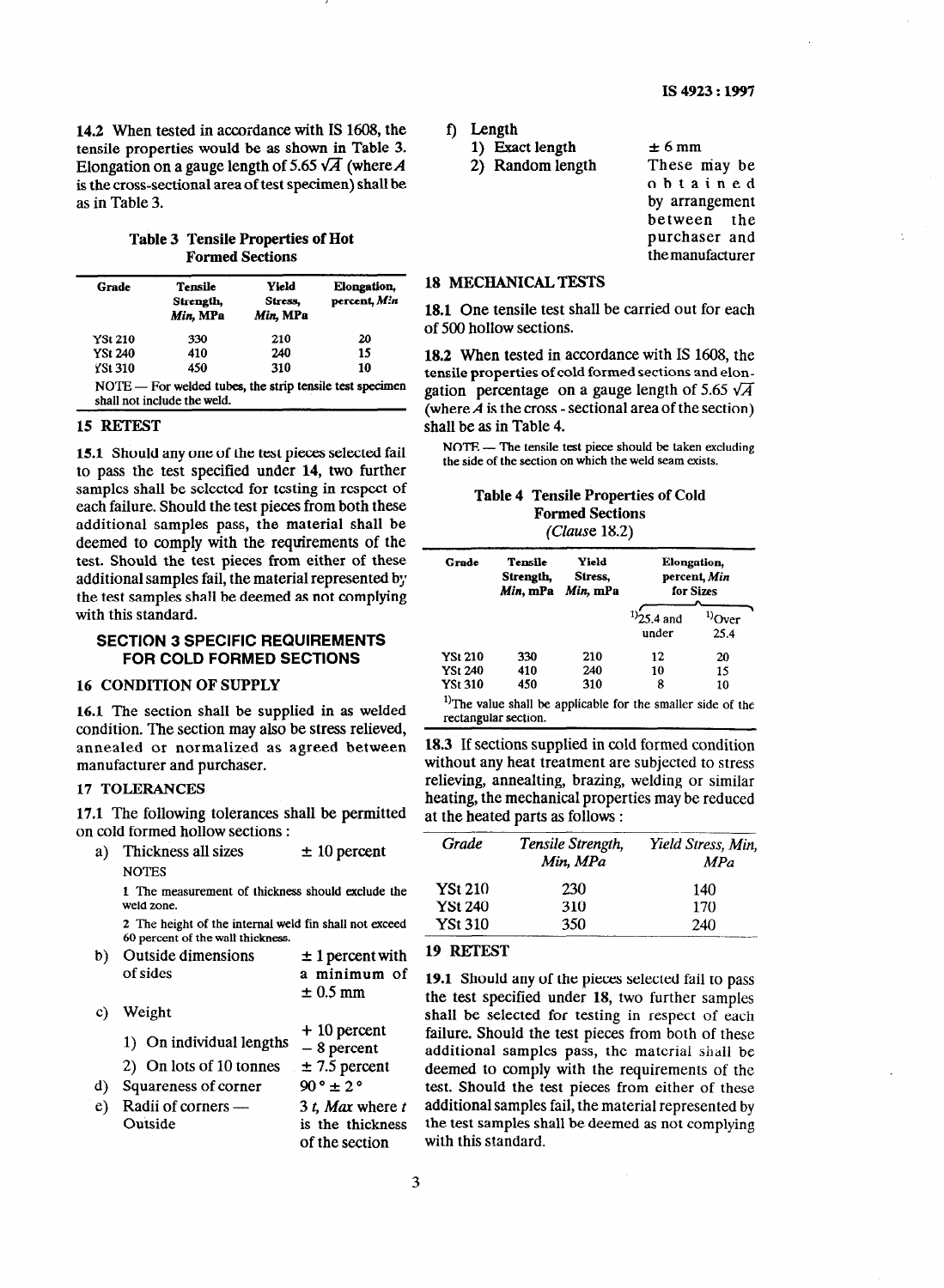# **ANNEX A ( Clause 7.1 ) GEOMETRICAL DATA OF HOLLOW SECTIONS**

|                                                         | D<br>۰X<br>χ.<br>B = D<br>SQUARE SECTION<br>RECTANGULAR SECTION                                                                             |
|---------------------------------------------------------|---------------------------------------------------------------------------------------------------------------------------------------------|
|                                                         | Area of cross-section = A = $2t [(B-4t) + (D-4t) + \frac{3}{2} \pi t]$ in cm <sup>2</sup>                                                   |
| Weight (kg/m)<br>For $X$ - $X$ axis:                    | $= W = 0.785 A$ in cm <sup>2</sup>                                                                                                          |
| Moment of inertia                                       | = $I_x$ = $t \frac{(D-4t)^3}{6} + \frac{1}{2} \left[ \frac{(B-4t)t^3}{3} + (B-4t) (D-t)^2 t \right] +$                                      |
|                                                         | $\frac{\pi t^4}{108} \left[405 - \frac{3136}{\pi^2}\right] + 3 \pi t^2 \left[ \frac{9 \pi (D - 4t) + 56t}{18 \pi} \right]^2 \text{in cm}^4$ |
| Elastic modulus                                         | $= Z_x = \frac{2 I_x}{D}$ in cm <sup>3</sup>                                                                                                |
| Plastic modulus                                         | = $S_x$ = $t/2$ $(D-4t)^2 + t (B-4t) (D-t) + \frac{t^2}{6} [9 \pi (D-4t) + 56 t] \text{ in cm}^3$                                           |
|                                                         | Radius of gyration = $R_x$ = $\sqrt{\frac{I_x}{4}}$ in cm                                                                                   |
| For $Y$ - $Y$ axis :                                    |                                                                                                                                             |
| Moment of inertia                                       | $I = I_y$ = $\frac{t (B-4t)^3}{6} + \frac{1}{2} \left[ \frac{(D-4t)t^3}{3} + (D-4t) (B-t)^2 t \right] +$                                    |
|                                                         | $\frac{\pi t^4}{108} \left[ 405 - \frac{3136}{\pi^2} \right] + 3 \pi t^2 \left[ \frac{9 \pi (B - 4t) + 56t}{18 \pi} \right]^2$<br>in $cm4$  |
| Elastic modulus                                         | $= Z_y = \frac{2 I_y}{R}$ in cm <sup>3</sup>                                                                                                |
| Plastic modulus                                         | = $S_y$ = $t/2 (B-4t)^2 + t (D-4t) (B-t) + \frac{t^2}{6} [9 \pi (B-4t) + 56 t]$ in cm <sup>3</sup>                                          |
| Radius of gyration = $R_y = \sqrt{\frac{I_y}{4}}$ in cm |                                                                                                                                             |
|                                                         | NOTE — Letter symbols denoting various dimensions are the same as those used in Tables 1 and 2.                                             |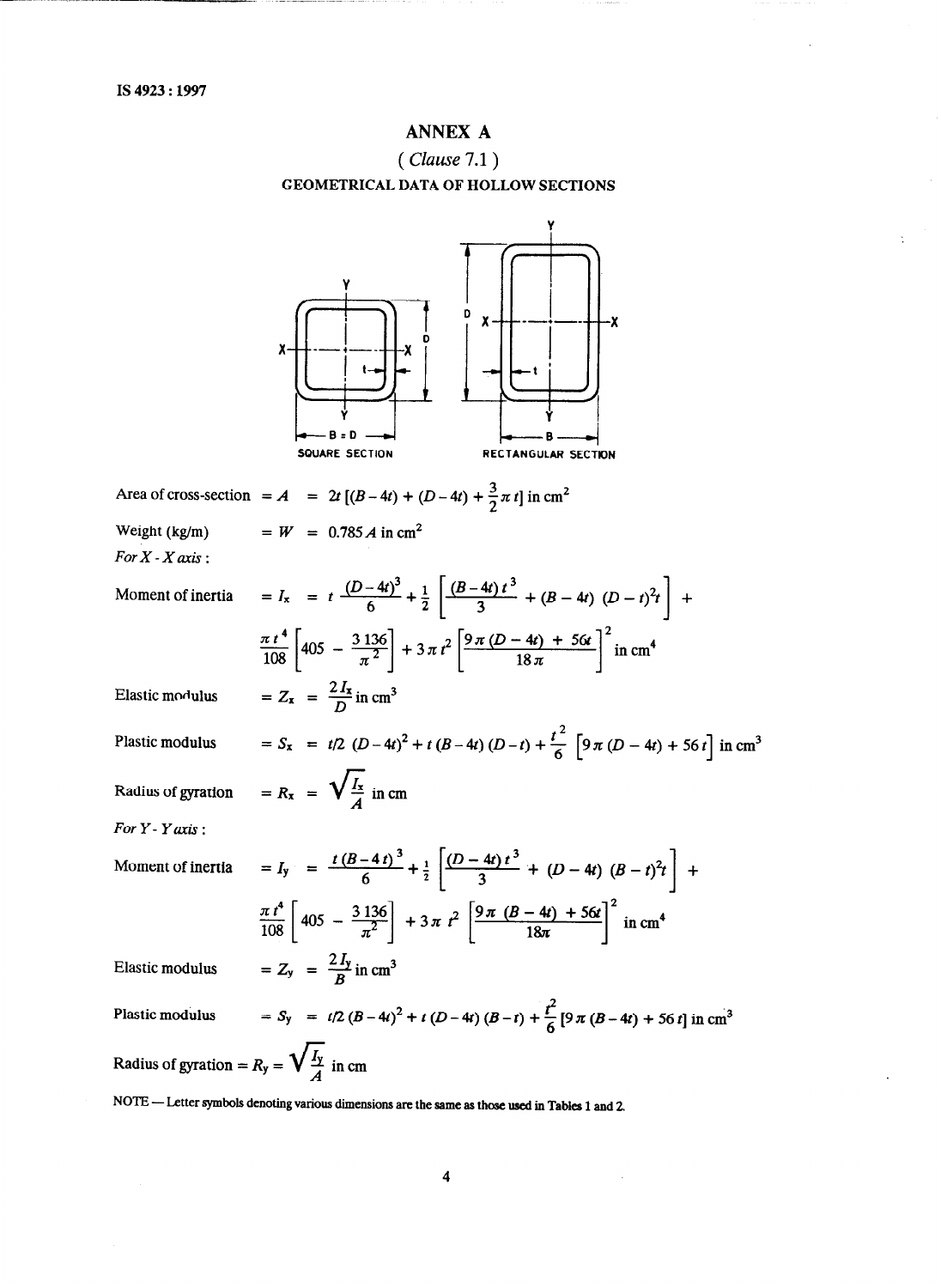| Table 1 Dimensions and Properties of Square Hollow Sections |
|-------------------------------------------------------------|
| ( <i>Clause</i> 8.1 and <i>Note in Annex A</i> )            |

| Designation                                                        | Depth<br>or<br>Width | Thick-<br>ness | Weight         | Area<br>of<br><b>Section</b> | Moment of Radius of<br>Inertia | Gyration     | <b>Elastic</b><br>Modulus | <b>Plastic</b><br>Modulus |  |
|--------------------------------------------------------------------|----------------------|----------------|----------------|------------------------------|--------------------------------|--------------|---------------------------|---------------------------|--|
|                                                                    | D                    |                |                |                              |                                |              |                           |                           |  |
| mm                                                                 | mm                   | mm             | kg/m           | $\rm cm^2$                   | cm <sup>4</sup>                | cm           | cm <sup>3</sup>           | cm <sup>3</sup>           |  |
| (1)                                                                | (2)                  | (3)            | (4)            | (5)                          | (6)                            | (7)          | (8)                       | (9)                       |  |
| $25.0 \times 25.0 \times 2.6$                                      | 25.0                 | 2.6            | 1.69           | 2.16                         | 1.72                           | 0.89         | 1.38                      | 1.76                      |  |
| $25.0 \times 25.0 \times 3.2$                                      | 25.0                 | 3.2            | 1.98           | 2.53                         | 1.89                           | 0.86         | 1.51                      | 1.98                      |  |
| $30.0 \times 30.0 \times 2.6$                                      | 30.0                 | 2.6            | 2.10           | 2.68                         | 3.23                           | 1.10         | 2.15                      | 2.68                      |  |
| $30.0 \times 30.0 \times 3.2$                                      | 30.0                 | 3.2            | 2.49           | 3.17                         | 3.62                           | 1.07         | 2.41                      | 3.08                      |  |
| $30.0 \times 30.0 \times 4.0$                                      | 30.0                 | 4.0            | 2.94           | 3.75<br>2.88                 | 3.97<br>4.02                   | 1.03         | 2.64<br>2.51              | 3.50<br>3.11              |  |
| $32.0 \times 32.0 \times 2.6$<br>$32.0 \times 32.0 \times 3.2$     | 32.0<br>32.0         | 2.6<br>3.2     | 2.26<br>2.69   | 3.42                         | 4.54                           | 1.18<br>1.15 | 2.84                      | 3.59                      |  |
| $32.0 \times 32.0 \times 4.0$                                      | 32.0                 | 4.0            | 3.19           | 4.07                         | 5.02                           | 1.11         | 3.14                      | 4.11                      |  |
| $35.0 \times 35.0 \times 2.6$                                      | 35.0                 | 2.6            | 2.51           | 3.20                         | 5.43                           | 1.30         | 3.10                      | 3.81                      |  |
| $35.0 \times 35.0 \times 3.2$                                      | 35.0                 | 3.2            | 2.99           | 3.81                         | 6.18                           | 1.27         | 3.53                      | 4.42                      |  |
| $35.0 \times 35.0 \times 4.0$                                      | 35.0                 | 4.0            | 3.57           | 4.55                         | 6.93                           | 1.23         | 3.96                      | 5.11                      |  |
| $38.0 \times 38.0 \times 2.6$                                      | 38.0                 | 2.6            | 2.75           | 3.51                         | 7.14                           | 1.43         | 3.76                      | 4.57                      |  |
| $38.0 \times 38.0 \times 2.9$                                      | 38.0                 | 2.9            | 3.03           | 3.86                         | 7.68                           | 1.41         | 4.04                      | 4.97                      |  |
| $38.0 \times 38.0 \times 3.2$                                      | 38.0                 | 3.2            | 3.29           | 4.19                         | 8.18                           | 1.40         | 4.30                      | 5.34                      |  |
| $38.0 \times 38.0 \times 3.6$                                      | 38.0                 | 3.6            | 3.63           | 4.62                         | 8.76                           | 1.38         | 4.61                      | 5.80                      |  |
| $38.0 \times 38.0 \times 4.0$                                      | 38.0                 | 4.0            | 3.95<br>2.92   | 5.03                         | 9.26                           | 1.36         | 4.87<br>4.22              | 6.22<br>5.12              |  |
| $40.0 \times 40.0 \times 2.6$<br>$40.0 \times 40.0 \times 3.2$     | 40.0<br>40.0         | 2.6<br>3.2     | 3.49           | 3.72<br>4.45                 | 8.45<br>9.72                   | 1.51<br>1.48 | 4.86                      | 6.01                      |  |
| $40.0 \times 40.0 \times 3.6$                                      | 40.0                 | 3.6            | 3.85           | 4.91                         | 10.45                          | 1.46         | 5.22                      | 6.53                      |  |
| $40.0 \times 40.0 \times 4.0$                                      | 40.0                 | 4.0            | 4.20           | 5.35                         | 11.07                          | 1.44         | 5.54                      | 7.01                      |  |
| $45.0 \times 45.0 \times 2.6$                                      | 45.0                 | 2.6            | 3.32           | 4.24                         | 12.47                          | 1.71         | 5.52                      | 6.64                      |  |
| $45.0 \times 45.0 \times 2.9$                                      | 45.0                 | 2.9            | 3.66           | 4.67                         | 13.45                          | 1.70         | 5.98                      | 7.25                      |  |
| $45.0 \times 45.0 \times 3.2$                                      | 45.0                 | 3.2            | 3.99           | 5.09                         | 14.41                          | 1.68         | 6.40                      | 7.83                      |  |
| $45.0 \times 45.0 \times 3.6$                                      | 45.0                 | 3.6            | 4.42           | 5.63                         | 15.57                          | 1.66         | 6.92                      | 8.55                      |  |
| $45.0 \times 45.0 \times 4.5$                                      | 45.0                 | 4.5            | 5.31           | 6.77                         | 17.74                          | 1.62         | 7.88                      | 9.99                      |  |
| $49.5 \times 49.5 \times 2.9$                                      | 49.5                 | 2.9            | 4.07           | 5.19                         | 18.37                          | 1.88         | 7.42                      | 8.93                      |  |
| $49.5 \times 49.5 \times 3.6$                                      | 49.5                 | 3.6            | 4.93           | 6.28                         | 21.42                          | 1.85         | 8.66                      | 10.60                     |  |
| $49.5 \times 49.5 \times 4.5$                                      | 49.5                 | 4.5            | 5.95           | 7.58                         | 24.64                          | 1.80         | 9.96                      | 12.47                     |  |
| $63.5 \times 63.5 \times 3.2$                                      | 63.5                 | 3.2            | 5.85           | 7.45                         | 44.35                          | 2.44         | 13.97                     | 16.65                     |  |
| $63.5 \times 63.5 \times 3.6$<br>$63.5 \times 63.5 \times 4.5$     | 63.5<br>63.5         | 3.6<br>4.5     | 6.51<br>7.93   | 8.29<br>10.10                | 48.55<br>57.00                 | 2.42<br>2.38 | 15.29<br>17.95            | 18.36<br>21.93            |  |
| $72.0 \times 72.0 \times 3.2$                                      | 72.0                 | 3.2            | 6.71           | 8.54                         | 66.32                          | 2.79         | 18.42                     | 21.80                     |  |
| $72.0 \times 72.0 \times 4.0$                                      | 72.0                 | 4.0            | 8.22           | 10.47                        | 79.03                          | 2.75         | 21.95                     | 26.32                     |  |
| $72.0 \times 72.0 \times 4.8$                                      | 72.0                 | 4.8            | 9.66           | 12.31                        | 90.31                          | 2.71         | 25.09                     | 30.49                     |  |
| $75.0 \times 75.0 \times 3.2$                                      | 75.0                 | 3.2            | 7.01           | 8.93                         | 75.53                          | 2.91         | 20.41                     | 23.79                     |  |
| $75.0 \times 75.0 \times 4.0$                                      | 75.0                 | 4.0            | 8.59           | 10.95                        | 90.19                          | 2.87         | 24.05                     | 28.76                     |  |
| $75.0 \times 75.0 \times 4.9$                                      | 75.0                 | 4.9            | 10.30          | 13.12                        | 104.82                         | 2.83         | 27.95                     | 33.92                     |  |
| $88.9 \times 88.9 \times 3.6$                                      | 88.9                 | 3.6            | 9.38           | 11.95                        | 142.83                         | 3.46         | 32.13                     | 37.85                     |  |
| $88.9 \times 88.9 \times 4.5$                                      | 88.9                 | 4.5            | 11.52          | 14.67                        | 170.97                         | 3.41         | 38.46                     | 45.85                     |  |
| $88.9 \times 88.9 \times 4.9$                                      | 88.9                 | 4.9            | 12.44          | 15.85                        | 182.57                         | 3.39         | 41.07                     | 49.23                     |  |
| $91.5 \times 91.5 \times 3.6$                                      | 91.5                 | 3.6            | 9.67           | 12.32                        | 156.49                         | 3.56         | 34.21                     | 40.24                     |  |
| $91.5 \times 91.5 \times 4.5$                                      | 91.5                 | 4.5            | 11.88          | 15.14                        | 187.57                         | 3.52         | 41.00                     | 48.79                     |  |
| $91.5 \times 91.5 \times 5.4$<br>$100.0 \times 100.0 \times 4.0$   | 91.5                 | 5.4            | 14.01          | 17.85                        | 215.68                         | 3.48<br>3.89 | 47.14<br>45.27            | 56.77<br>53.30            |  |
| $100.0 \times 100.0 \times 5.0$                                    | 100.0<br>100.0       | 4.0<br>5.0     | 11.73<br>14.41 | 14.95<br>18.36               | 226.35<br>271.10               | 3.84         | 54.22                     | 64.59                     |  |
| $100.0 \times 100.0 \times 6.0$                                    | 100.0                | 6.0            | 16.98          | 21.63                        | 311.47                         | 3.79         | 62.29                     | 75.10                     |  |
| $113.5 \times 113.5 \times 4.5$                                    | 113.5                | 4.5            | 14.99          | 19.10                        | 372.88                         | 4.42         | 65.71                     | 77.33                     |  |
| $113.5 \times 113.5 \times 4.8$                                    | 113.5                | 4.8            | 15.92          | 20.28                        | 393.31                         | 4.40         | 69.30                     | 81.81                     |  |
| $113.5 \times 113.5 \times 5.4$                                    | 113.5                | 5.4            | 17.74          | 22.60                        | 432.58                         | 4.38         | 76.23                     | 90.55                     |  |
| $113.5 \times 113.5 \times 6.0$                                    | 113.5                | 6.0            | 19.53          | 24.87                        | 469.81                         | 4.35         | 82.79                     | 98.96                     |  |
| $125.0 \times 125.0 \times 4.5$                                    | 125.0                | 4.5            | 16.62          | 21.17                        | 505.83                         | 4.89         | 80.93                     | 94.84                     |  |
| $125.0 \times 125.0 \times 5.0$                                    | 125.0                | 5.0            | 18.33          | 23.36                        | 552.62                         | 4.86         | 88.42                     | 104.10                    |  |
| $125.0 \times 125.0 \times 6.0$                                    | 125.5                | 6.0            | 21.69          | 27.63                        | 640.89                         | 4.82         | 102.54                    | 121.87                    |  |
| $132.0 \times 132.0 \times 4.8$                                    | 132.0                | 4.8            | 18.71          | 23.83                        | 634.39                         | 5.16         | 96.12                     | 112.69                    |  |
| $132.0 \times 132.0 \times 5.4$                                    | 132.0                | 5.4            | 20.88          | 26.59                        | 700.11                         | 5.13         | 106.08                    | 125.02                    |  |
| $132.0 \times 132.0 \times 6.0$<br>$150.0 \times 150.0 \times 5.0$ | 132.0<br>150.0       | 6.0            | 23.01          | 29.31                        | 762.98                         | 5.10<br>5.89 | 115.60<br>130.95          | 136.98<br>152.98          |  |
| $150.0 \times 150.0 \times 6.0$                                    | 150.0                | 5.0<br>6.0     | 22.26<br>26.40 | 28.36<br>33.63               | 982.12<br>1145.91              | 5.84         | 152.79                    | 179.88                    |  |
|                                                                    |                      |                |                |                              |                                |              |                           |                           |  |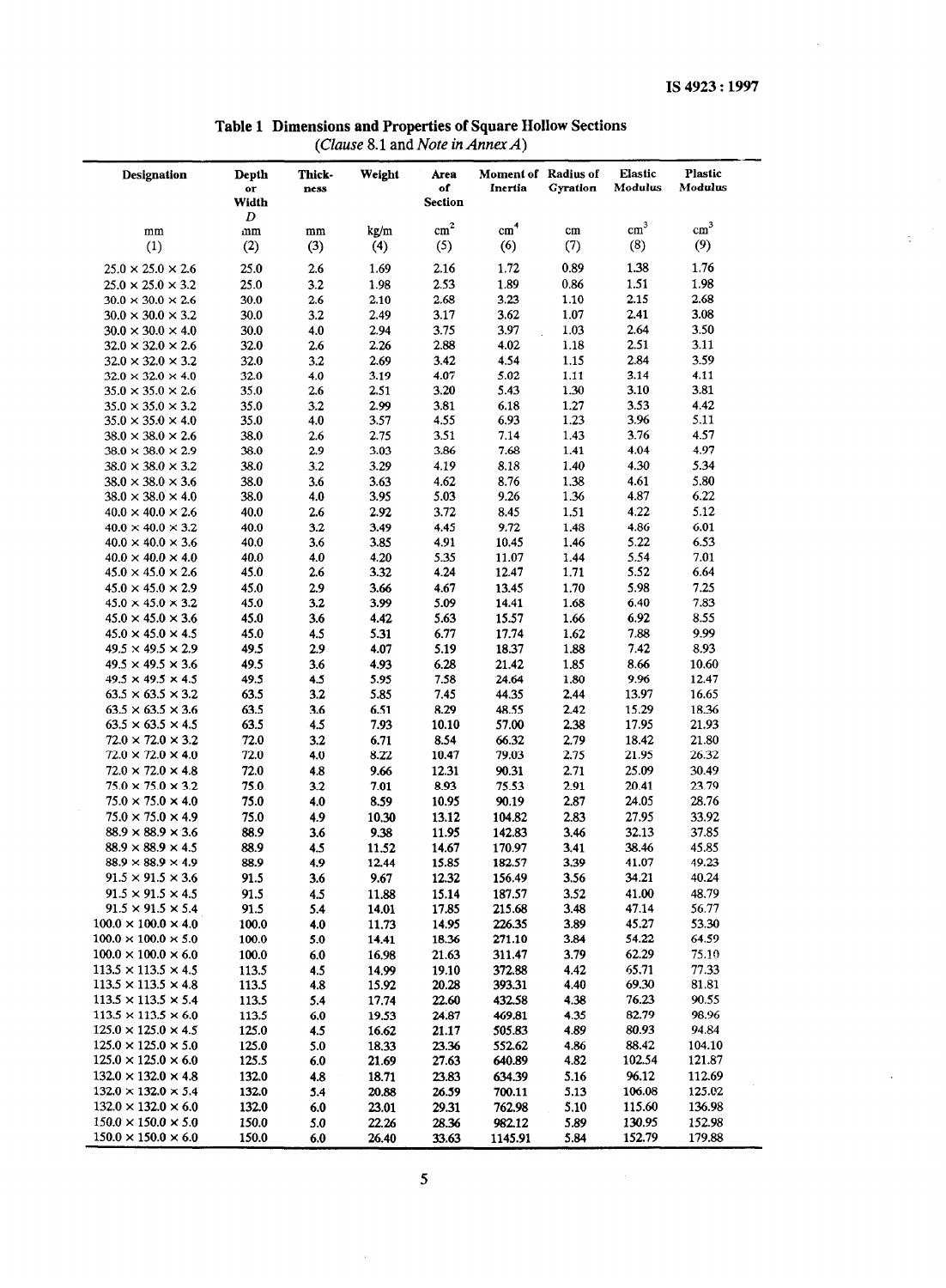| Designation                    |       |                        |      | Depth Width Thick- Weight Area |                 |                 | Moment of       | <b>Radius of</b> |                 |                 | <b>Elastic</b>  | <b>Plastic</b>  |                 |
|--------------------------------|-------|------------------------|------|--------------------------------|-----------------|-----------------|-----------------|------------------|-----------------|-----------------|-----------------|-----------------|-----------------|
|                                | of    | of                     | ness |                                | of              |                 | Inertia About   |                  | <b>Gyration</b> |                 | <b>Modulus</b>  |                 | <b>Modulus</b>  |
|                                |       | <b>Section Section</b> |      |                                | <b>Section</b>  |                 |                 | About            |                 |                 | About           |                 | About           |
|                                | D     | $\boldsymbol{B}$       |      |                                |                 |                 |                 |                  |                 |                 |                 |                 |                 |
|                                |       |                        |      |                                |                 | $X-X$           | Y-Y             | $X-X$            | $Y-Y$           | $X-X$           | $Y-Y$           | $X-X$           | $Y - Y$         |
| mm                             | mm    | mm                     | mm   | Kg/m                           | cm <sup>2</sup> | cm <sup>4</sup> | cm <sup>4</sup> | cm               | cm              | cm <sup>3</sup> | cm <sup>3</sup> | cm <sup>3</sup> | cm <sup>3</sup> |
| (1)                            | (2)   | (3)                    | (4)  | (5)                            | (6)             | (7)             | (8)             | (9)              | (10)            | (11)            | (12)            | (13)            | (14)            |
| $50.0 \times 25.0 \times 2.9$  | 50.0  | 25.0                   | 2.9  | 2.98                           | 3.80            | 10.93           | 3.60            | 1.70             | 0.97            | 4.37            | 2.88            | 5.72            | 3.48            |
| $50.0 \times 25.0 \times 3.2$  | 50.0  | 25.0                   | 3.2  | 3.24                           | 4.13            | 11.63           | 3.80            | 1.68             | 0.96            | 4.65            | 3.04            | 6.14            | 3.73            |
| $60.0 \times 40.0 \times 2.9$  | 60.0  | 40.0                   | 2.9  | 4.12                           | 5.25            | 24.74           | 13.11           | 2.17             | 1.58            | 8.25            | 6.56            | 10.25           | 7.73            |
| $66.0 \times 33.0 \times 2.9$  | 66.0  | 33.0                   | 2.9  | 4.07                           | 5.19            | 27.33           | 9.12            | 2.29             | 1.33            | 8.28            | 5.53            | 10.59           | 6.49            |
| $66.0 \times 33.0 \times 3.6$  | 66.0  | 33.0                   | 3.6  | 4.93                           | 6.28            | 31.87           | 10.52           | 2.25             | 1.29            | 9.66            | 6.37            | 12.56           | 7.66            |
| $66.0 \times 33.0 \times 4.5$  | 66.0  | 33.0                   | 4.5  | 5.95                           | 7.58            | 36.64           | 11.93           | 2.20             | 1.25            | 11.10           | 7.23            | 14.77           | 8.94            |
| $70.0 \times 30.0 \times 2.9$  | 70.0  | 30.0                   | 2.9  | 4.12                           | 5.25            | 29.82           | 7.72            | 2.38             | 1.21            | 8.52            | 5.14            | 11.07           | 6.04            |
| $70.0 \times 30.0 \times 3.2$  | 70.0  | 30.0                   | 3.2  | 4.50                           | 5.73            | 32.04           | 8.24            | 2.37             | 1.20            | 9.15            | 5.49            | 11.98           | 6.51            |
| $70.0 \times 30.0 \times 4.0$  | 70.0  | 30.0                   | 4.0  | 5.45                           | 6.95            | 37.23           | 9.42            | 2.31             | 1.16            | 10.64           | 6.28            | 14.20           | 7.66            |
| $80.0 \times 40.0 \times 2.9$  | 80.0  | 40.0                   | 2.9  | 5.03                           | 6.41            | 50.87           | 17.11           | 2.82             | 1.63            | 12.72           | 8.56            | 16.07           | 9.88            |
| $80.0 \times 40.0 \times 3.2$  | 80.0  | 40.0                   | 3.2  | 5.50                           | 7.01            | 54.94           | 18.41           | 2.80             | 1.62            | 13.74           | 9.21            | 17.46           | 10.72           |
| $80.0 \times 40.0 \times 4.0$  | 80.0  | 40.0                   | 4.0  | 6.71                           | 8.55            | 64.79           | 21.49           | 2.75             | 1.59            | 16.20           | 10.74           | 20.91           | 12.77           |
| $96.0 \times 48.0 \times 3.2$  | 96.0  | 48.0                   | 3.2  | 6.71                           | 8.54            | 98.61           | 33.28           | 3.40             | 1.97            | 20.54           | 13.87           | 25.85           | 15.91           |
| $96.0 \times 48.0 \times 4.0$  | 96.0  | 48.0                   | 4.0  | 8.22                           | 10.47           | 117.54          | 39.32           | 3.55             | 1.94            | 24.49           | 16.30           | 31.21           | 19.14           |
| $96.0 \times 48.0 \times 4.8$  | 96.0  | 48.0                   | 4.8  | 9.66                           | 12.31           | 134.35          | 44.55           | 3.30             | 1.90            | 27.99           | 18.56           | 36.13           | 22.08           |
| $100.0 \times 50.0 \times 3.2$ | 100.0 | 50.0                   | 3.2  | 7.01                           | 8.93            | 112.29          | 37.95           | 3.55             | 2.06            | 22.46           | 15.18           | 28.20           | 17.37           |
| $100.0 \times 50.0 \times 4.0$ | 100.0 | 50.0                   | 4.0  | 8.59                           | 10.95           | 134.14          | 44.95           | 3.50             | 2.03            | 26.83           | 17.98           | 34.10           | 20.93           |
| $122.0 \times 61.0 \times 3.6$ | 122.0 | 61.0                   | 3.6  | 9.67                           | 12.32           | 232.61          | 78.83           | 4.34             | 2.35            | 38.13           | 25.84           | 47.71           | 29.42           |
| $122.0 \times 61.0 \times 4.5$ | 122.0 | 61.0                   | 4.5  | 11.88                          | 15.14           | 278.94          | 93.78           | 4.29             | 2.49            | 45.73           | 30.75           | 57.85           | 35.56           |
| $122.0 \times 61.0 \times 5.4$ | 122.0 | 61.0                   | 5.4  | 14.01                          | 17.85           | 320.83          | 107.03          | 4.24             | 2.45            | 52.60           | 35.09           | 67.29           | 41.22           |
| $127.0 \times 50.0 \times 3.6$ | 127.0 | 50.0                   | 3.6  | 9.34                           | 11.89           | 227.08          | 52.05           | 4.37             | 2.09            | 35.76           | 20.82           | 45.95           | 23.70           |
| $127.0 \times 50.0 \times 4.6$ | 127.0 | 50.0                   | 4.6  | 11.69                          | 14.89           | 276.33          | 62.46           | 4.31             | 2.05            | 43.52           | 24.98           | 56.66           | 29.04           |
| $145.0 \times 82.0 \times 4.8$ | 145.0 | 82.0                   | 4.8  | 15.92                          | 20.28           | 555.16          | 228.50          | 5.23             | 3.36            | 76.57           | 55.73           | 94.93           | 63.93           |
| $145.0 \times 82.0 \times 5.4$ | 145.0 | 82.0                   | 5.4  | 17.74                          | 22.60           | 610.85          | 250.59          | 5.20             | 3.33            | 84.26           |                 | 61.12 105.07    | 70.66           |
| $172.0 \times 92.0 \times 4.8$ | 172.0 | 92.0                   | 4.8  | 18.71                          | 23.83           | 917.13          | 346.91          | 6.20             | 3.82            | 106.64          |                 | 75.41 132.08    | 85.61           |
| $172.0 \times 92.0 \times 5.4$ | 172.0 | 92.0                   | 5.4  | 20.88                          |                 | 26.59 1 012.47  | 381.74          | 6.17             | 3.79            | 117.73          |                 | 82.99 146.55    | 94.86           |
|                                |       |                        |      |                                |                 |                 |                 |                  |                 |                 |                 |                 |                 |

# **Table 2 Dimensions and Properties of Rectangular Hollow Sections**  *(Clause 8.1* **and** *Note in Annex A)*

 $\bar{z}$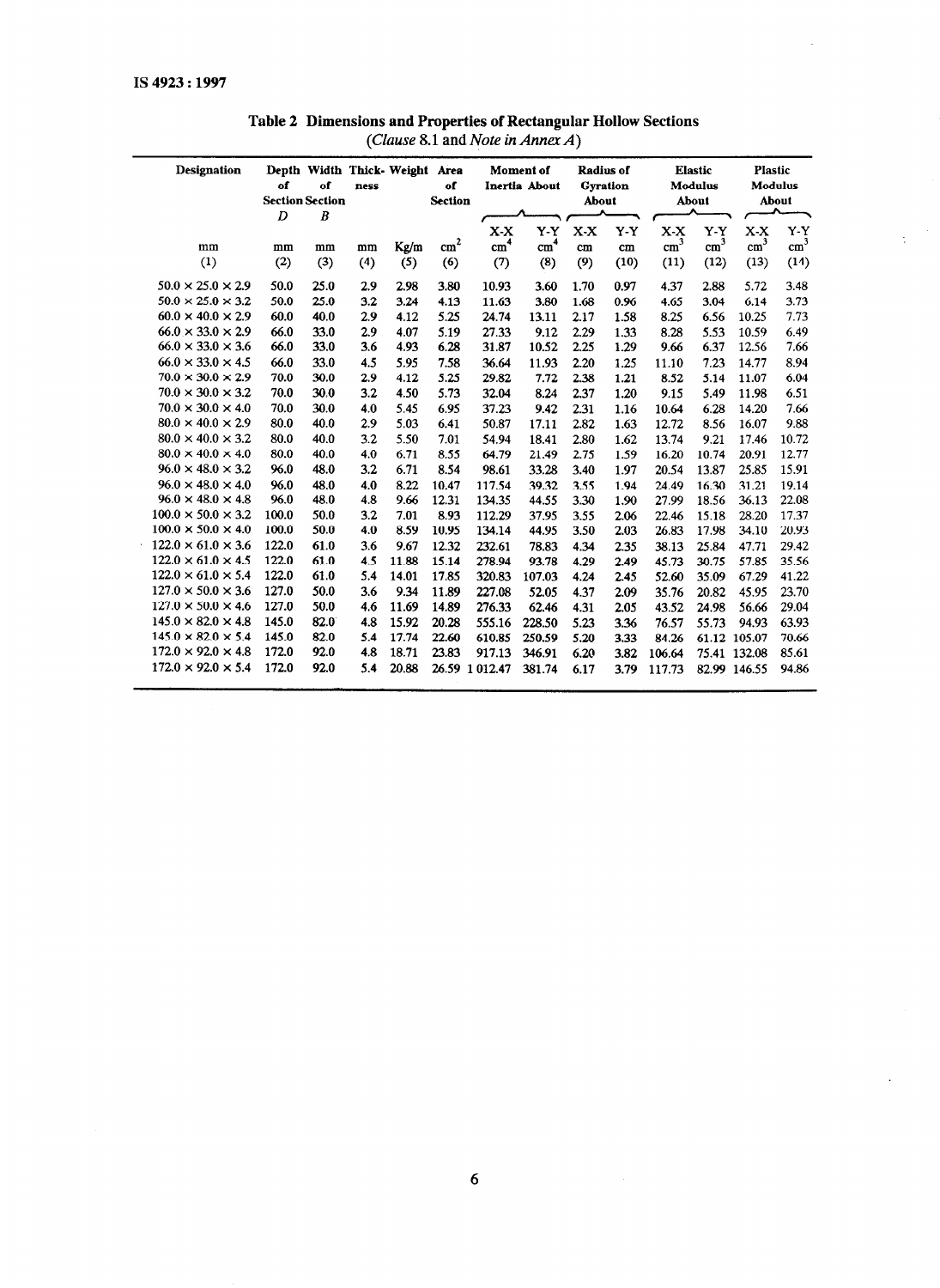# **Bupau of Indian Standards**

BIS is a statutory institution established under the *Bureau of Indian Standards Act, 1986 lo* promote harmonious development of the activities of standardization, marking and quality certification of goods and attending to connected matters in the country.

# **Copyright**

BIS has the copyright of all its publications. No part of these publications may be reproduced in any form without the prior permission in writing of BIS. This does not preclude the free use, in the course of implementing the standard, of necessary details, such as symbols and sizes, type or grade designations. Enquiries relating to copyright be addressed to the Director (Publication), BIS.

# **Review of Indian Standards**

Amendments are issued to standards as the need arises on the basis of comments. Standards are also reviewed periodically; a standard along with amendments is reaffirmed when such review indicates that no changes arc needed; if the review indicates that changes are needed, it is taken up for revision. Users of Indian Standards should ascertain that they are in possession of the latest amendments or edition by referring to the latest issue of 'BIS Handbook' and 'Standards Monthly Additions'

**Amendments Issued Since Publication** 

This Indian Standard has been developed from Doc: No. MTD 19 (4187).

| Amend No.                | Date of Issue                                                                                                                                                                                        | <b>Text Affected</b>                                    |
|--------------------------|------------------------------------------------------------------------------------------------------------------------------------------------------------------------------------------------------|---------------------------------------------------------|
|                          |                                                                                                                                                                                                      |                                                         |
|                          |                                                                                                                                                                                                      |                                                         |
|                          |                                                                                                                                                                                                      |                                                         |
|                          | <b>BUREAU OF INDIAN STANDARDS</b>                                                                                                                                                                    |                                                         |
| Headquarters:            |                                                                                                                                                                                                      |                                                         |
|                          | Manak Bhavan, 9 Bahadur Shah Zafar Marg, New Delhi 110002<br>Telephones: 323 01 31, 323 33 75, 323 94 02                                                                                             | Telegrams: Manaksanstha<br>(Common to all offices)      |
| <b>Regional Offices:</b> |                                                                                                                                                                                                      | Telephone                                               |
| Central                  | : Manak Bhavan, 9 Bahadur Shah Zafar Marg<br><b>NEW DELHI 110002</b>                                                                                                                                 | 323 76 17, 323 38 41                                    |
| Eastern                  | : 1/14 C.I.T. Scheme VII M, V.I.P. Road, Maniktola<br>CALCUTTA 700054                                                                                                                                | [337 84 99, 337 85 61]<br>1 337 86 26, 337 91 20        |
|                          | Northern: SCO 335-336, Sector 34-A, CHANDIGARH 160022                                                                                                                                                | <b>Ր</b> 60 38 43<br>Լ 60 20 25                         |
|                          | Southern: C.I.T. Campus, IV Cross Road, CHENNAI 600113                                                                                                                                               | f 235 02 16, 235 04 42<br><b>l</b> 235 15 19, 235 23 15 |
| Western                  | : Manakalaya, E9 MIDC, Marol, Andheri (East)<br><b>MUMBAI 400093</b>                                                                                                                                 | r 832 92 95, 832 78 58<br>1 832 78 91, 832 78 92        |
|                          | Branches: AHMADABAD. BANGALORE. BHOPAL. BHUBANESHWAR.<br>COIMBATORE. FARIDABAD. GHAZIABAD.<br><b>GUWAHATI.</b><br>HYDERABAD. JAIPUR. KANPUR. LUCKNOW. NAGPUR.<br>PUNE. THIRUVANANTHAPURAM.<br>PATNA. |                                                         |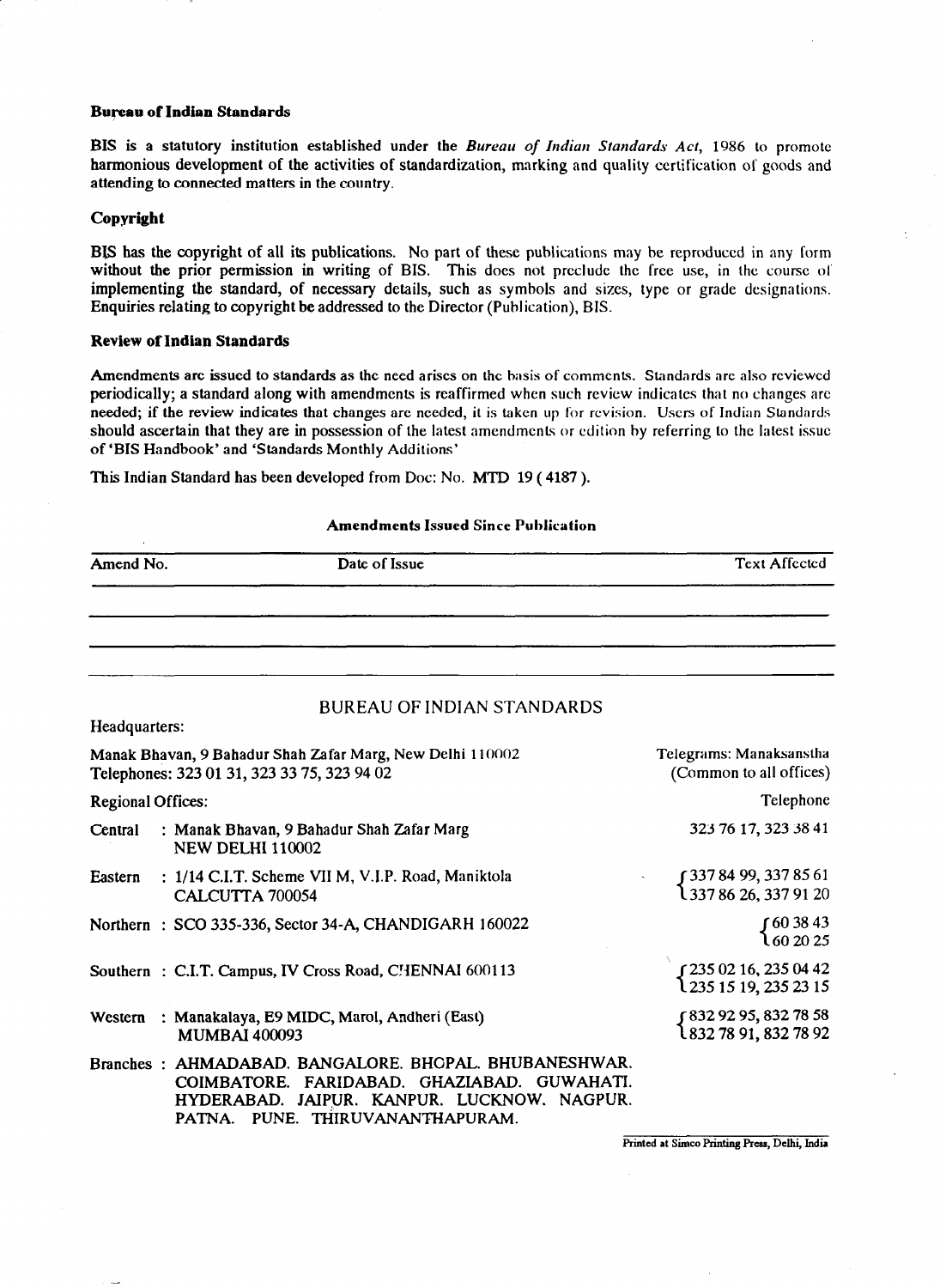# AMENDMENT NO. 1 DECEMBER 1998 TO IS 4923 : 1997 HOLLOW STEEL SECTIONS FOR STRUCTURAL USE - SPECIFICATION

(Second Revision)

(Page *2, Fig. 1) -* **Substitute the folIowing figure. for the existing figure:** 





FIG. 1 MEASUREMENT OF TWIST OF SOUARE AND RECTANGULAR SECTIONS

**(MlD19)** 

**Reprography Unit, BIS, New Delhi, India**